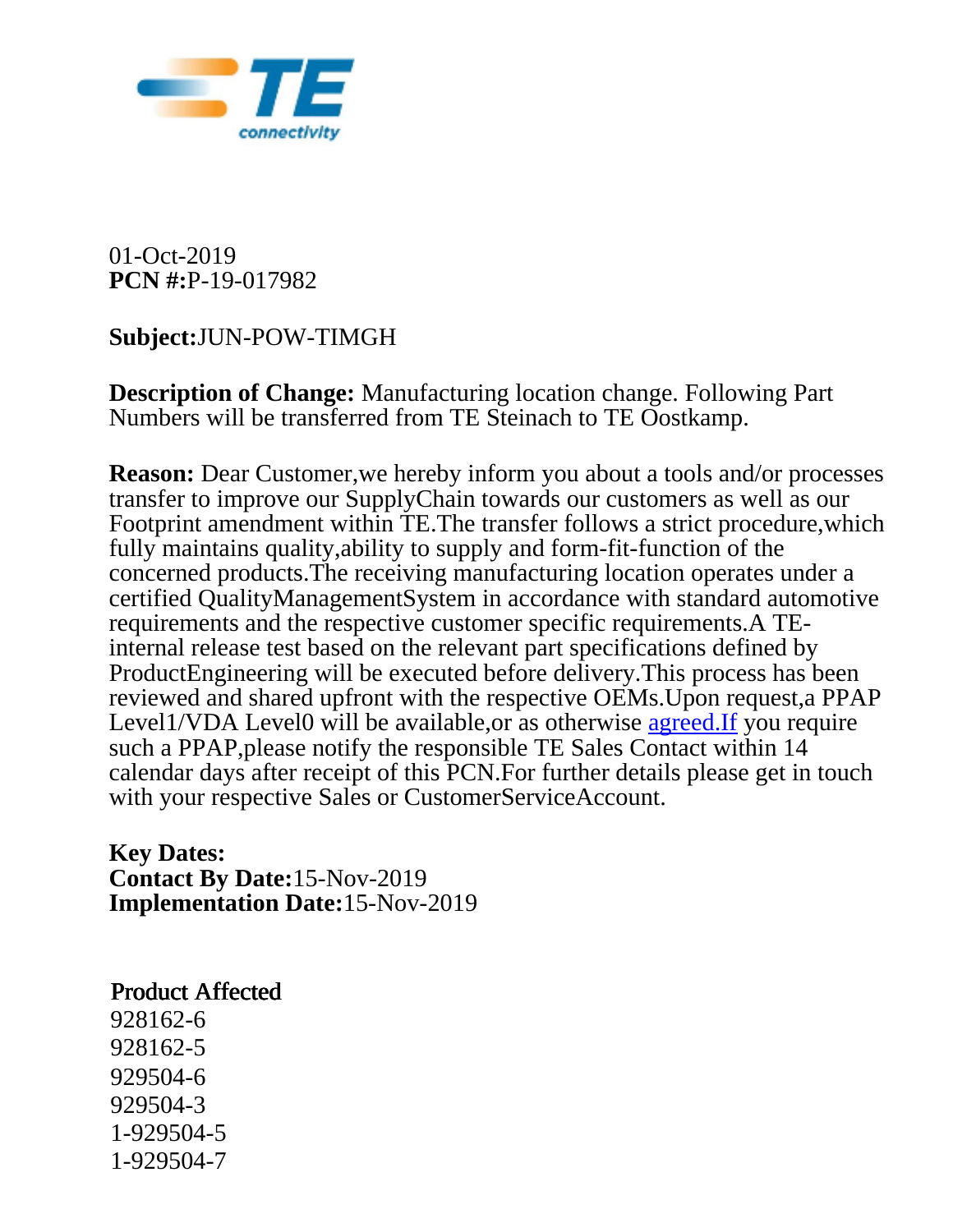## Product Affected

929504-1 928162-4 1-929504-4 1-929504-1 928162-7 1-929504-2 929504-2 929504-7 929504-5 1-929504-6 929504-4 928162-3 1-929504-3 928162-2 4-929504-2 928162-1 2-929504-1